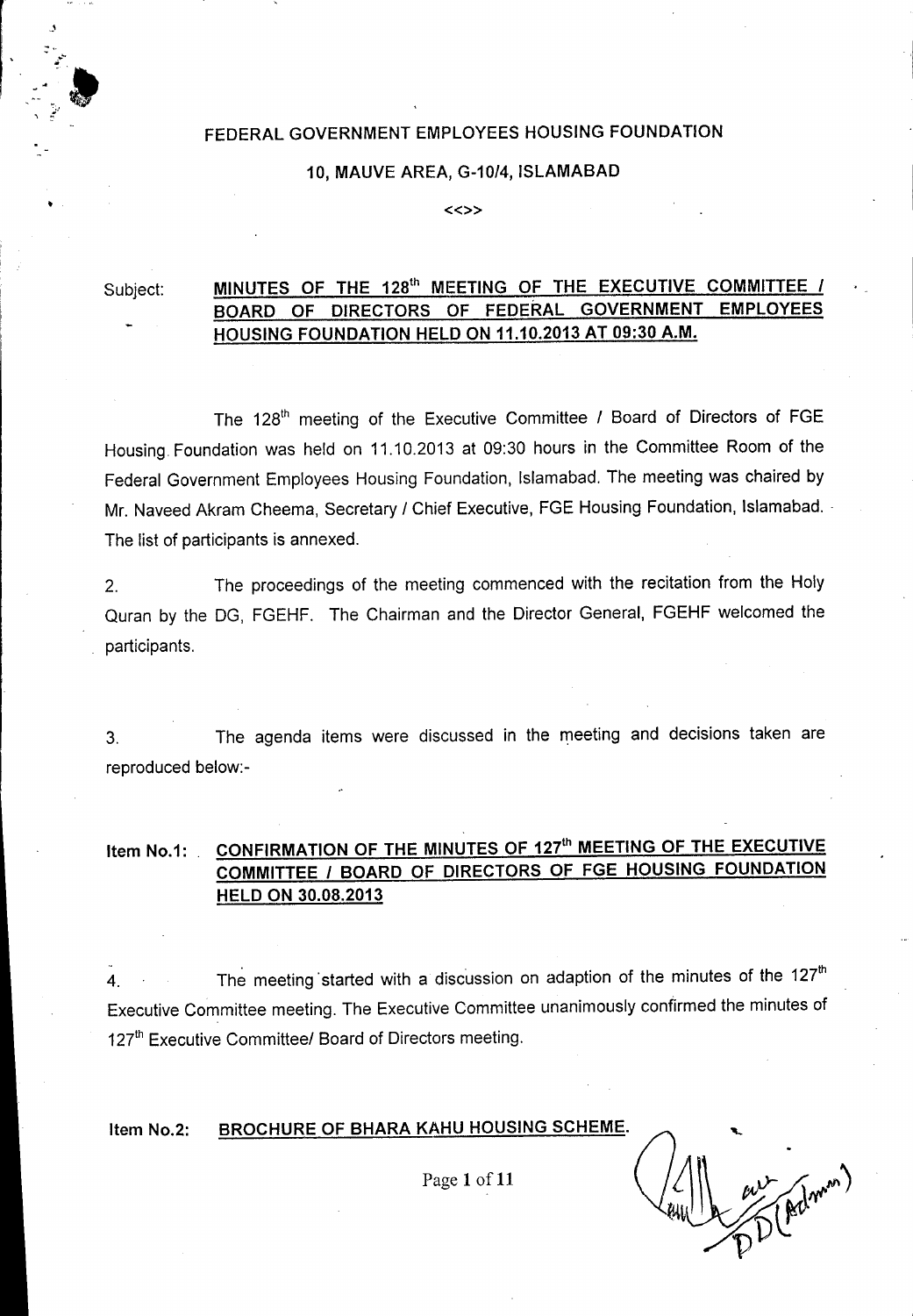6 6 The Chief Executive of the Housing Foundation started with quota wise allocation of plots reflected on page15 of the brochure. He invited discussion of the Executive Committee on clause B and C regarding 10% quota for the old retirees and 10% quota for the new retirees of the Federal government employees. Director General (Housing Foundation) explained that in the advertisement of the scheme there was reference of 10% quota for the retirees. Later on, another 10% quota was allocated to the retirees and it was decided that retirees be bifurcated in the two categories:

- a) Those before 1-7-2009
- b) Those after 1-7-2009.

7. The Chief Executive stated that quota of the retirees shall be based on agewise seniority starting from the last allotment based on agewise seniority which comes out to be March, 1950 and this shall be considered as cut of date for 20% quota. This will remove confusion with regard to the determination of quota based on old retirees and new retires. It will save Housing Foundation from legal scuffles arising out of this confusion. The DG (Housing Foundation) stated that the words "old" in clause "b" be removed and clause "c" shall be eliminated altogether and this will bring it inconformity with the desired changes recommended by Executive Committee. Now to make this proposal effective, a reference shall be moved to Law Division to seek advice as to whether Executive Committee is competent to bring the desired changes OR a summary be moved to PM for the purpose. All members agree to the said proposal.

> **Decision: a) Opinion of the Law Division shall be sought as to whether the Executive Committee is competent enough OR summary to Prime Minister be moved for bringing changes in the allotment quota for retirees to the effect that" 20% quota for retirees be** c~nsidered**since the last cut off date for allotment on basis of seniority for Federal govt. employees".**

> b) **Publication of brochure of Bhara Kahu will remain pending till the decision on this issue of quota for retirees.**

\

Page 2 of 11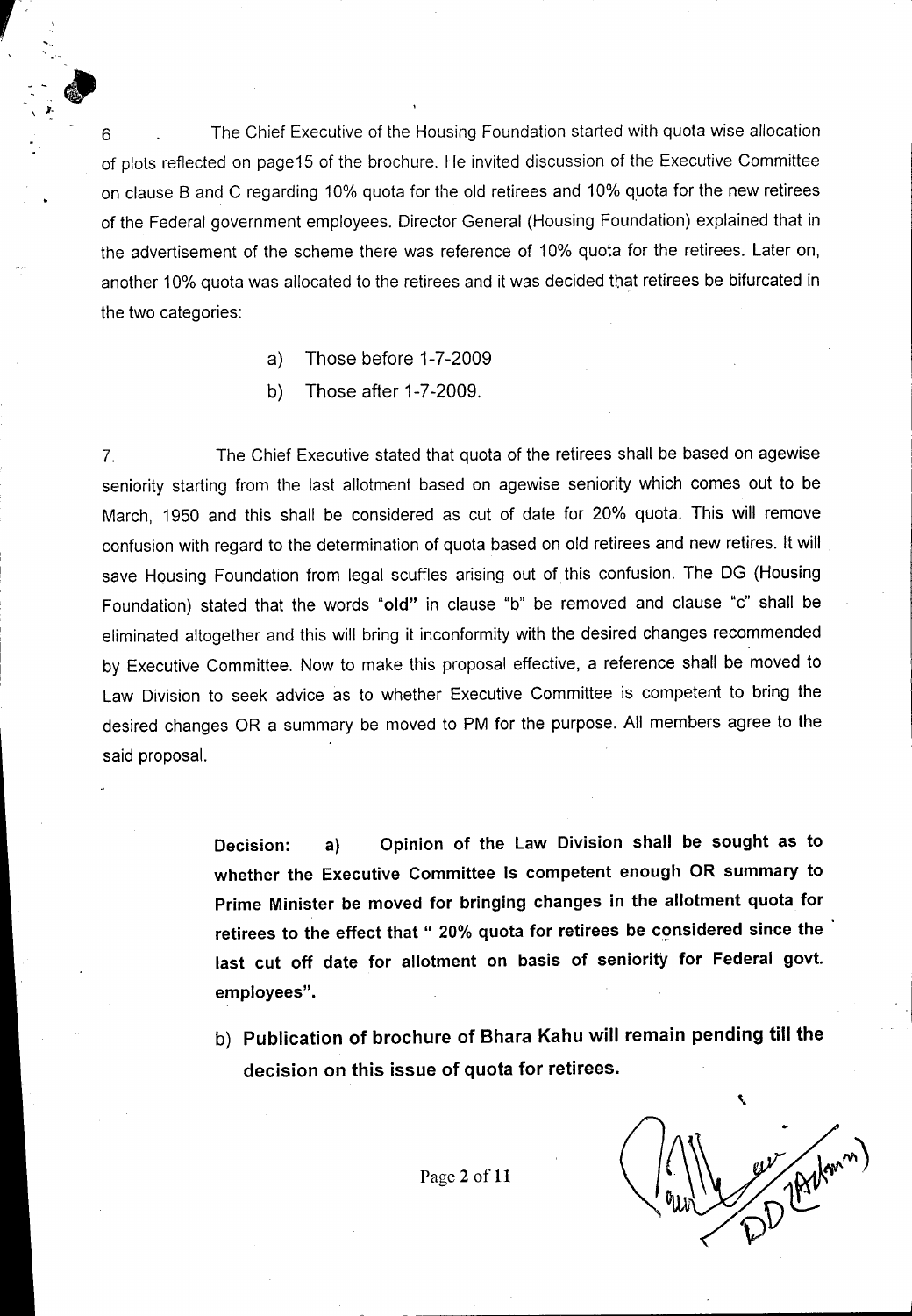### Item No.3: DEVELOPMENT OF BHARA KAHU HOUSING PROJECT.

,

\ ~-

8. The Chairman of the Executive Committee invited discussion on the agenda item with a focus on the payment schedule to the M/s Green Trees against the measurable targets as reflected in the Supreme Court decision. Member, Engr. Hassan Salim Haqqani, MD, NCL, stated that M/s Green Tree has already served legal notice on the Housing Foundation for failure to comply with the orders of the Supreme Court and release the money as per agreement. The opinion of Director (Law, Housing Foundation) was also sought who stated that 65% payment has been made to Mis Green Tree against the cost of land while the balance payment due on account of the raw land has been clubbed by the Supreme Court with measurable targets only to strengthen the position of the Housing Foundation. On this, the Chief Executive (Housing Foundation) stated that once the measurable targets have been attached with the payment schedule, it will be difficult it to release money without defining the measurable target. It is required that more than two billion development cost should also to be clubbed with the payment schedule of raw land and construction agreement be drafted to proceed with the project as envisaged in the agreement. As per agreement the cost of the developed plot of 1 kanal is cost of land + development charges (950,000 + 1,350,000). So the cost of remaining land has already been clubbed. The Director General (Housing Foundation) seconded the view point of Secretary (H&W) by stating that Supreme Court of Pakistan has reinforced the original spirit of the agreement on three counts - one payment against raw land has been made conditional to development as per 'para 6 and 8 of the agreement, second, the insertion of measurable targets against payment schedule by the Supreme Court has reinforced the position of Housing Foundation and 3<sup>rd</sup> the development of the land will be carried out by the same party as per agreement. The only short fall was that the Housing Foundation was not having any consultant for the project who could have drafted. the construction agreement in time. Had it been done on time, there would have no problem of getting on to the measurable targets and subsequent release of funds. Representative of the *Mlo* Interior proposed that subcommittee shall be formed to sort out the issue and this was agreed by all members. It was also agreed that M/s Green Tree be invited to resolve it amicably.

Decision: A sub-committee was constituted whose members will be selected by the Chief Executive through separate orders for coming up with workable solution on payment to *Mis* Green Trees.

Page 3 of 11

 $\sim$  June 2011 and  $\sim$  June 2011 and  $\sim$  June 2011 and  $\sim$  June 2011 and  $\sim$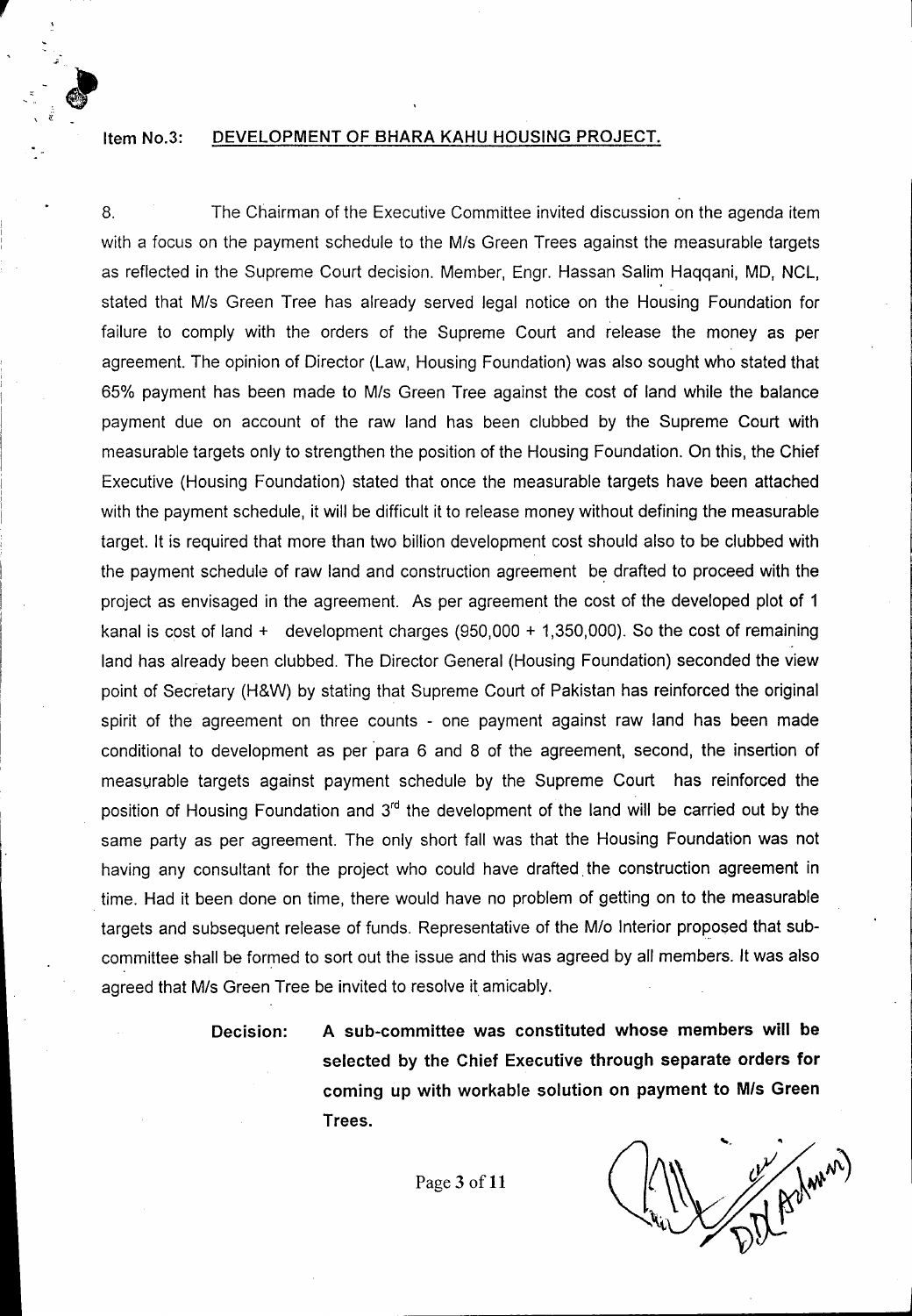## Item No.4: PROPOSED EVALUATON AND STEERING COMMITTEE FOR NEW EXPRESSION OF INTEREST (EOI) FOR JOINT VENTURE

r

'.

9. Agenda was discussed in detail. The Secretary (H&W) asked whether this land can be utilized for the Prime Minister Housing Scheme for low income people. He further stated that it may also be seen whether we still be needing EOls for purchase of land if Housing Foundation gets F-14 Sector. The DG (Housing Foundation) replied that this land cannot be utilized for low income people as Housing Foundation is catering for federal Govt. employees. Regarding requirement of land, DG stated that Housing Foundation will require land even if it gets G-14 sector as all federal government employees will not be accommodated.

Decision: Agenda was agreed without any time line.

## Item No.5: AUDITED ACCOUNTS OF FEDERAL GOVERNMENT EMPLOYEES HOUSING FOUNDATION FOR THE PERIOD 2010-11.

10. Mr. M. Liaquat Munir Rao, Financial Advisor (Works) stated that as agreed in the previous meeting of the Executive Committee, the Director (Finance, Housing Foundation) was supposed to hold a meeting with him to clear the audit paras which did not happen. M. Liaqat Munir Rao, FA (Works) stated that he has drafted some 21 observations which he handed over to Director (Finance, Housing Foundation) and these need to be cleared by the Director (Finance). With regard to the appointment of CA firm, Chief Executive directed to 'advertize the same and selection be made through open bidding.

> Decision: The observations made by Mr. Munir Rao, FA ("Works) should be addressed by Finance Wing of Housing Foundation and selection of CA firm shall be made through open bidding

#### Item No.6: BUDGET FOR THE FINANCIAL YEAR 2013-14.

Page 4 of 11

Å,

 $\mathcal{L}_\text{max}$  and  $\mathcal{L}_\text{max}$  is the set of the set of the set of the set of the set of the set of the set of the set of the set of the set of the set of the set of the set of the set of the set of the set of the set of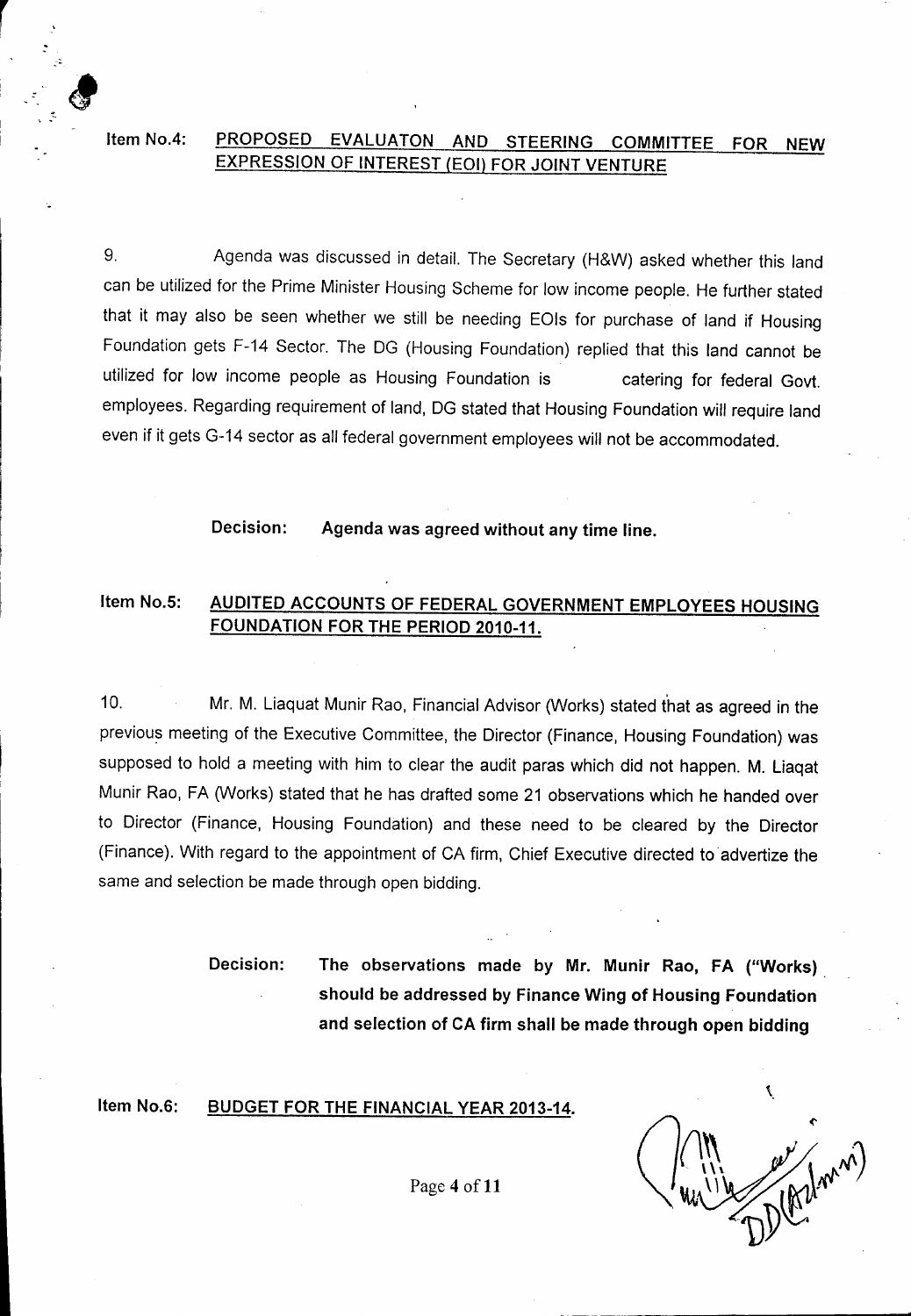. 11. Dropped for the time being.

.'

#### Item NO.7: GRANT OF EID HONORARIUM ON THE EVE OF EID-UL-AZHA.

12. Agenda item was discussed and Chief Executive stated that this year the Eid-ul-Azha honorarium be allowed only for employees from BS-1 to BS-15.

## Decision: Honorarium allowed for BS-1 to BS-15 of Housing Foundation employees for this year.

#### Item NO.8: MINUTES OF HARDSHIP SUB-COMMITTEE.

13. Minutes of the Hardship committee were discussed. The Secretary (H&W) took serious notice of the excess allotments made under the Hardship quota and PM directives. He ordered sealing of the record and proper enquiry under the JS (Works) be conducted. Separate orders of Secretary be sought with regard to the suspension of the responsible officers.

> Decision: Suspension orders of the responsible officers involved in illegal allotments be sought from Secretary (H&W) and enquiry under Joint Secretary (H&W) be finalized. All record be sealed and transactions stopped till the finalization of the enquiry.

#### Item No.9: ALLOTMENT OF PLOTS TO THE MEMBERS OF THE EXECUTIVE COMMITTEE

14. The DG (Housing Foundation) briefed the Executive Committee on the subject agenda. He said that Board of Directors in 103rd meeting held on 19-11-2008 approved 1%

Page 5 of 11

Addrama)

.<u>oio ';A"filipiid':A"fatikiid: il, J<sub>ame</sub>riya Federal - , i</u>

, i

i<br>I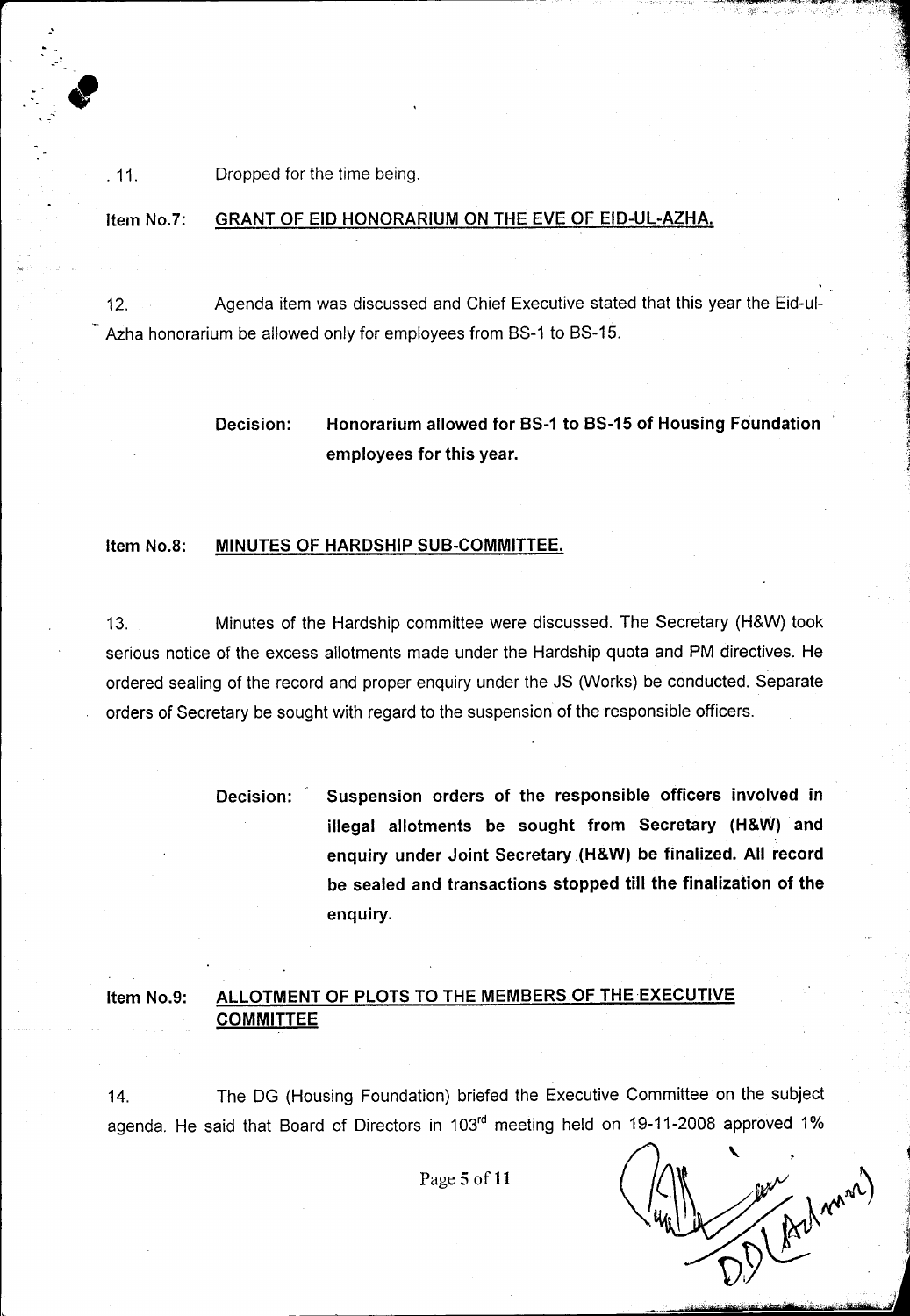quota of plots for the employees of Housing Foundation including deputationists, officer of sister organizations and members of Executive Committee in all schemes. However, allotments to the Executive Committee .Members was subject to the condition that they should be members of Executive Committee as on 19-11-2008 and they should have not already been allotted plot *I* house *I* flat by the FGE Housing Foundation or CDA. In order to decide tenure limit of the Members of Executive Committee for allotment of plot, the issue was again placed before Executive Committee in its 123<sup>rd</sup> meeting held on 13-9-2012. However, the agenda items was postponed by the EC. So far 32 allotments have been issued to the members. A total of 32 plots were allotted to the members of the EC. There was no criteria for allotment of plots as was for the employees of Housing Foundation of *Mlo* Housing & Works i.e. 10 years of continuous Federal government service and one and half years service in Housing Foundation. Majority of members of the Executive Committee were of the view that it would create legal complications if these allotment are cancelled particularly in presence of the judgment of the Honorable Supreme Court on the issue as reported in PLD 2002 SC 1079. Articles of Association (especially Article 4) was also discussed threadbare and it was decided that opinion of the Law Division be sought on the issue.

 $\frac{1}{2}$  .  $\frac{1}{2}$  .  $\frac{1}{2}$  ,  $\frac{1}{2}$  ,  $\frac{1}{2}$  ,  $\frac{1}{2}$  ,  $\frac{1}{2}$  ,  $\frac{1}{2}$  ,  $\frac{1}{2}$  ,  $\frac{1}{2}$  ,  $\frac{1}{2}$  ,  $\frac{1}{2}$  ,  $\frac{1}{2}$  ,  $\frac{1}{2}$  ,  $\frac{1}{2}$  ,  $\frac{1}{2}$  ,  $\frac{1}{2}$  ,  $\frac{1}{2}$  ,  $\frac{1$ 

**Decision:**

"<br>"<br>"

**A 0.0 letter be forwarded to Law Division as to whether plots allotted to Executive Committee be cancelled or. not (as per Memorandum and Articles of Association and Judgments of Supreme Court of Pakistan).**

**b)**

**All transaction on account of allotment of plots to members of Executive Committee be stopped forthwith and Member (Estate) of CDA may be intimated regarding the stoppage of . transaction.**

**Item NO.10: CASE OF MR. TARIQ MAHMOOD PIRZADA, DG, FGEHF**

 $\ddot{\phantom{0}}$ •.. ~I  $\widehat{\mathcal{M}}^{(m,n')}$  $\mathbb{D}$ 

.."..•.,'WM-butr!ft.rt;ii'l~i"""WTii"fi,J

Page 6 of 11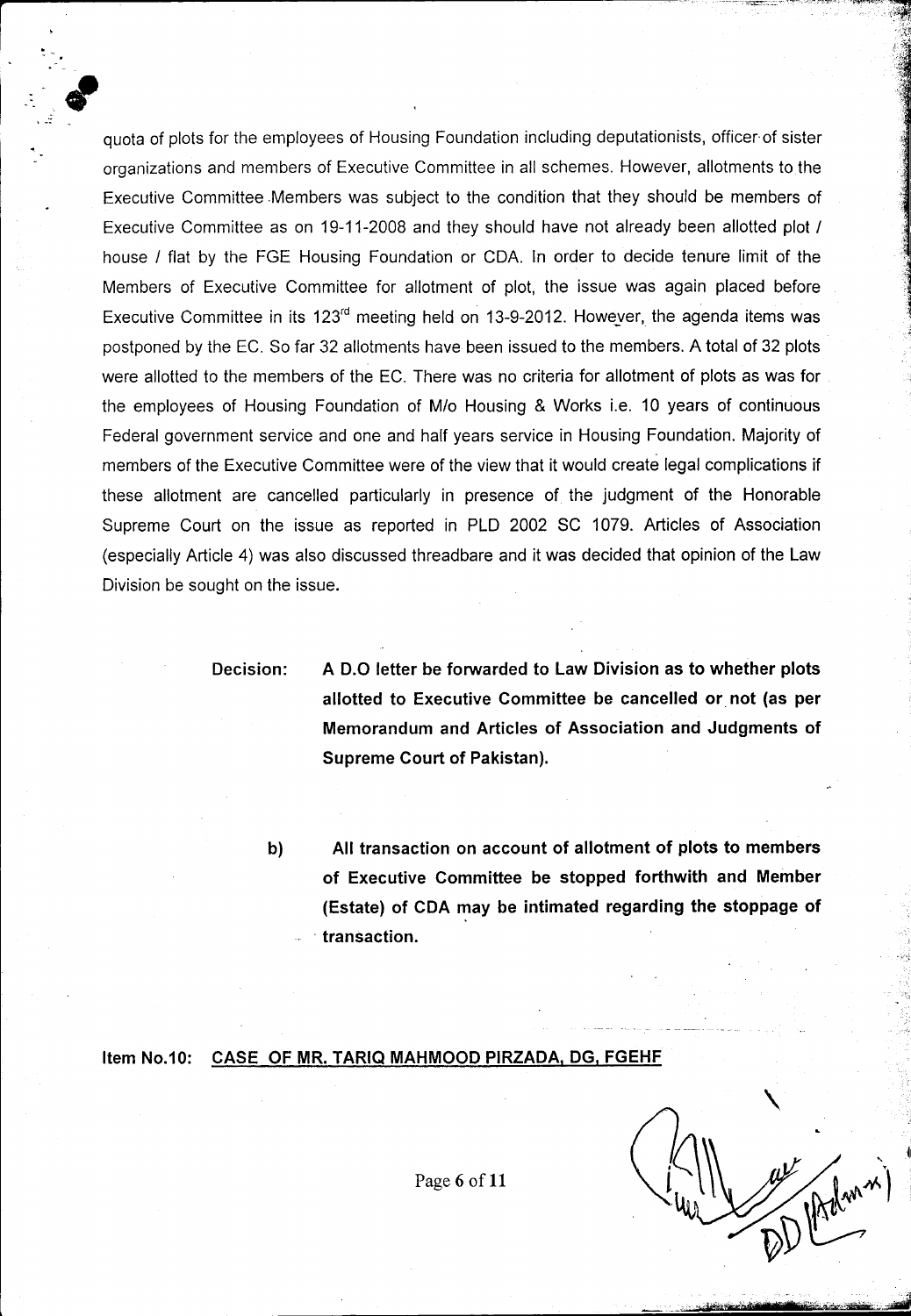15. Mr. Tariq Mahmood Pirzada, applied for allotment of plot in Housing Scheme Phase-IV of the Housing Foundation launched in 2004 under ICT quota. At that time he was posted as Deputy Commissioner, ICT. His name was accordingly recommended by the ICT administration for allotment of Category-II plot in Phase-IV. Consequently, Plot No. 07, Street No.114, Sector G-14/3 (Measuring 356 sq yds) Islamabad, was allotted to him through balloting. Thereafter, Mr. Tariq Mahmood Pirzade submitted an application 00 27-5-2013 wherein, it was stated that he assumed the charge of the post of Managing Director, PHA and working in BS-21, therefore he may be allotted a Cat-I plot as per his entitlement being a member of Executive Committee/ Board of Directors. His case was examined and a letter was sent to Chairman, CDA for allocation of Cat-I plot in Sector G-13, Islamabad. In the meanwhile, Mr. Pirzada assumed the additional charge of the post of DG (Housing Foundation). By that time a plot of Cat-I had become available in HF. Therefore, his case was processed by AD (E-II) who proposed that Plot NO.1-A, St. NO.128, G-13/4, Islamabad which is laying vacant may be allotted to Mr. Tariq Mahmood Pirzada with the condition that he will surrendered earlier plot allotted under ICT quota as pe'r recommendations of ICT.

16. The Chief Executive stated that plot allotted to Mr. Pirzada was against the rules and is liable to be cancelled.

# Decision: Plot No. 1-A, St. No.128, G-13/4, allotted to Mr. Tariq Mahmood Pirzada may be cancelled with immediate effect.

#### Item NO.11: CASE OF MR. SHAFIQ A. SHAHZAD

.'  $\cdot$  ,  $\cdot$ 

~'.

17. The DG (Housing Foundation) briefed the Executive Committee on the subject agenda. He stated that Mr. Shafiq A Shahzad an officer of Commerce and Trade Group was posted as Director (Estate) in the FGE Housing Foundation on deputation basis for a period of three years on standard terms and conditions. He assumed the charge of the post of Director in the HF on 2-12-2011. On 14-2-2013 Mr. Shafiq A Shahzad being Director (Estate) HF submitted

Page 7 of 11

[mm)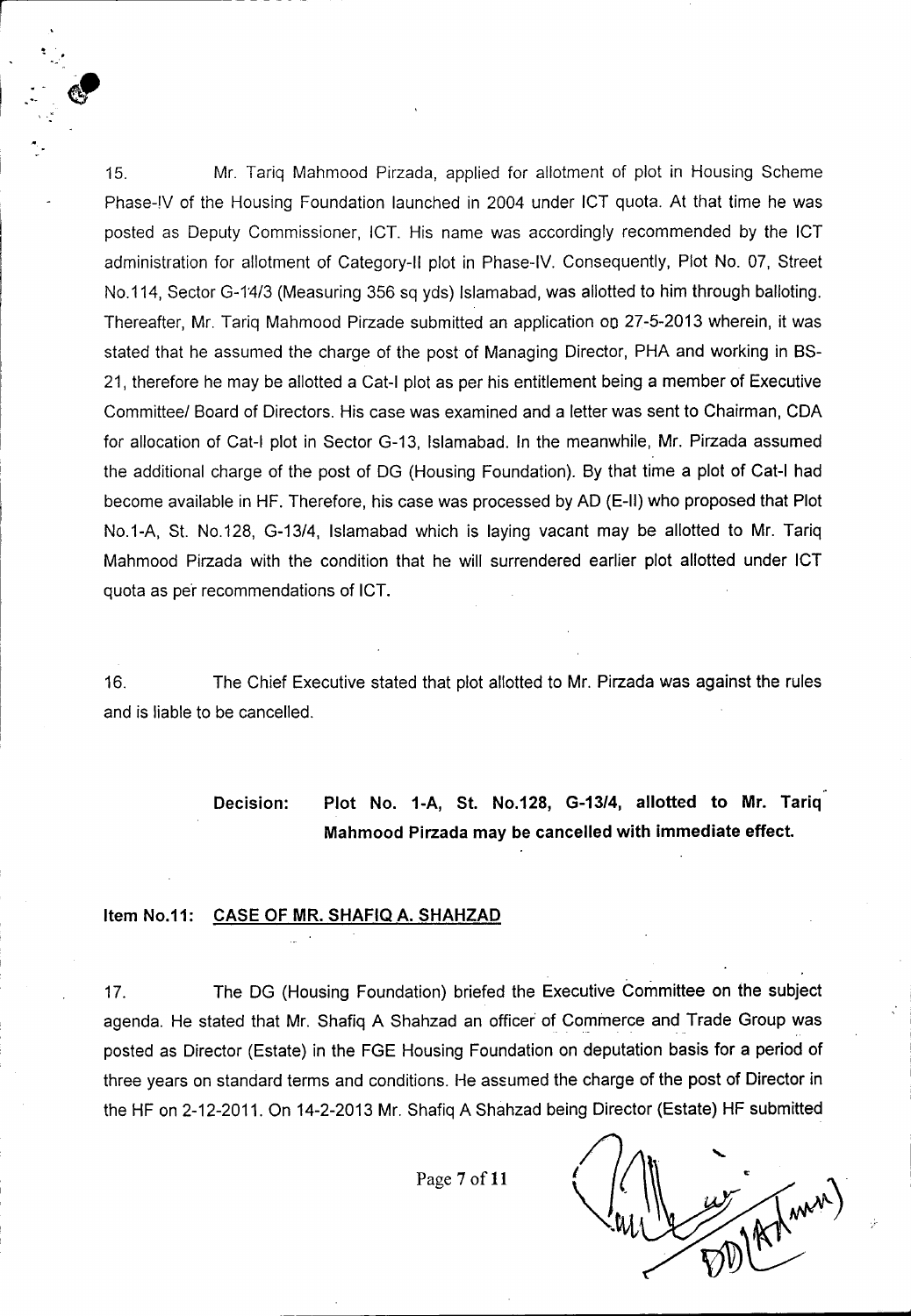an application for allotment of plot to the then DG, Housing Foundation. At that time he had completed 1 year and 02 months service in the HF. He himself indentified availability of Plot No.28-A, St No.92, Sector G-14/3 Islamabad in his application and requested for earmarking of plot. His case as initiated by the then AD (E-IV) Mr. Fariduddin Khan, who proposed that Plot NO.28-A, St. 92, G-14/3 Islamabad may be earmarked to Mr. Shahzad and POL may be issued on completion of required / mandatory time period i.e 02-06-2013, DG approved the case on the same day i.e 18-02-2013. The Final Allotment letter was issued to him on 17-6-2013. On 19-6-2013 Mr. Shafiq A Shahzad sold out his plot and the plot was transferred in the name of Mr. Asif Mahmood on the same day.

~

 $\begin{bmatrix} . & . & . \ . & . & . \ . & . & . \ . & . & . \ . & . & . \ . & . & . \ . & . & . \ . & . & . \ . & . & . \ . & . & . \ . & . & . \ . & . & . \ . \end{bmatrix}$ 

. . ' $\ddot{\cdot}$ -

..

 $\bm{\mathbb{Q}}$ 

.

Decision: Plot is cancelled and enquiry be held to fix responsibility that under what law he got earmarked a plot before the completion of mandatory period.

### Item NO.12: REPORT REGARDING ALLOTMENT OF PLOTI HOUSE NO.142-B, SECTOR 1-812ISLAMABAD

18. The DG (Housing Foundation) briefed the Executive Committee on the subject .' agenda. He stated that Mirza Zafar Baig Superintendent Custom had applied in Phase-I housing scheme and he was allotted House No.142-B, on 14-3-1992 on merit. It came to the notice of HF through a letter of confirmation on 14-4-2000 that after his demise no legal heirs survived to claim the ownership of the said house. It has been offered for auction but not yet materialized. The Chief Executive to bring it on file with all facts prior to any decision by EC and file be processed to know the facts of the case by Law / Estate Wing.

Decision: Agenda postponed.

#### Item No.13: CASE OF MR. AMIR ZADA KHAN, AN EMPLOYEE OF ICT

*Pa6~* 8 of 11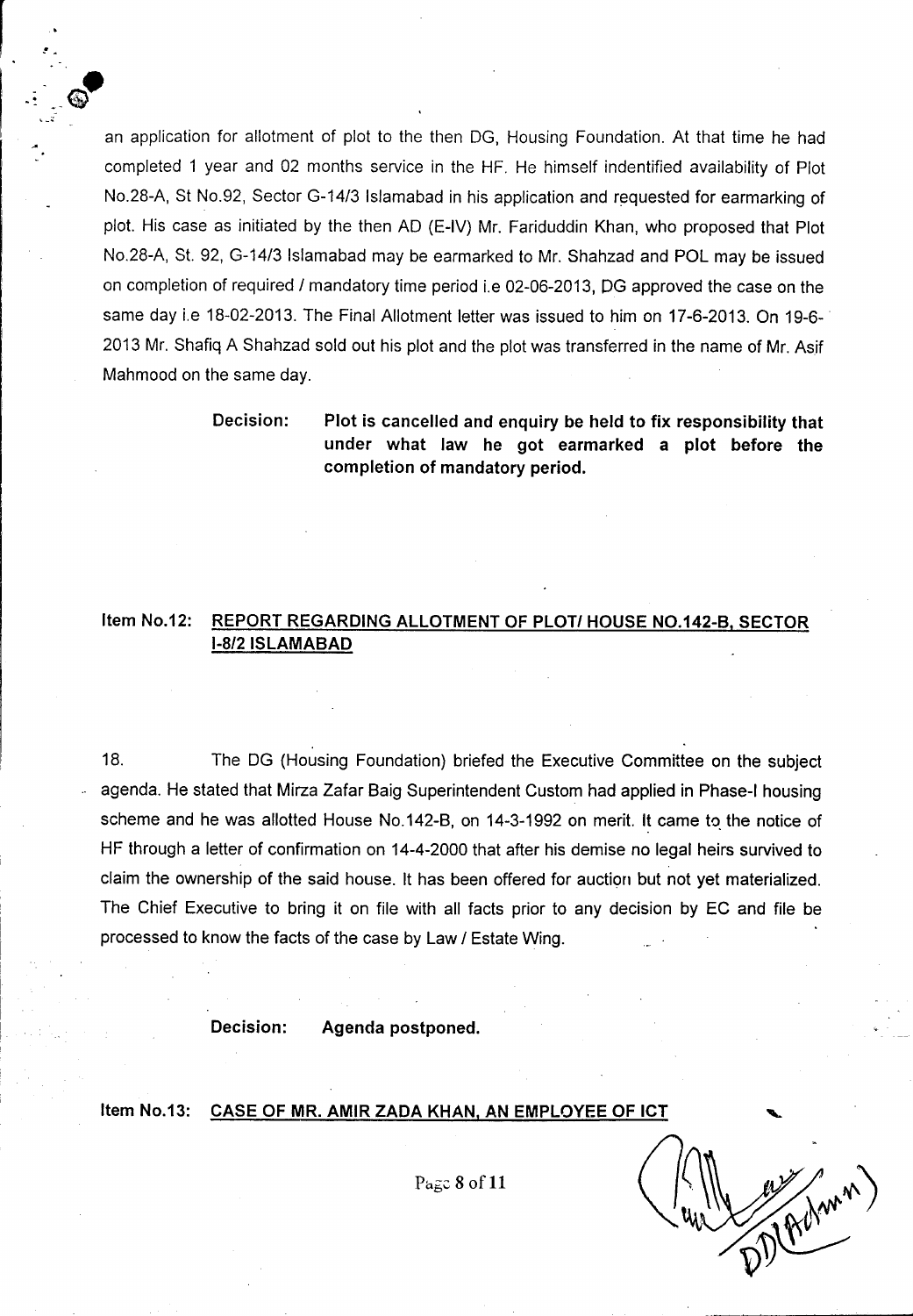19. The DG (Housing Foundation) briefed the Executive Committee on the subject agenda. The history of the case is that Mr. Amir Zada had applied for allotment of Cat-II plot in Phase-IV scheme under Professional quota of ICT. As per criteria, the allotments are made in this quota on the recommendation of ICT. A list of applicants of ICT employees including name of Mr. Amir Zada was communicated to ICT dated 2-11-2004 for seeking their recommendations. The recommendation of ICT ON 21-4-2008 forwarded the recommendation for ICT employees for allotment was received on 24-4-2008, wherein name of Mr. Amir Zada was not included. The issue was raised at the forum of Senate Standing Committee and discussed in its last meeting. It was decided to postpone the agenda till the receipt of the minutes of Senate Standing Committee on Housing & Works.

> Decision: Agenda postponed till receipt of the minutes of the Senate Standing Committee.

## Item No.14: UPGRADATION OF POSTS OF ACCOUNTS OFFICER FROM BS-17 TO BS-18 AND ACCOUNTANT FROM BAS-16 TO BS-17

20. The DG (Housing Foundation) briefed the Executive Committee on the subject agenda and stated that Mr. Muhammad Afzal Javed, Account Officer (8S-17) and Mr. Muhammad Imran, Accountant (BS-16), were up-graded by worthy DG in pursuance of Finance Division's (Regulation Wing) Office Memorandum. After some time these Office Orders of upgradation were withdrawn as approval of Executive Committee was required. Now the both Officer *I* official have requested again to re-examine the case of their up gradation along with benefits.

• •

..

Decision: It involves financial implications and

Agenda postponed.

Page 9 of 11

**"** , ,<br>,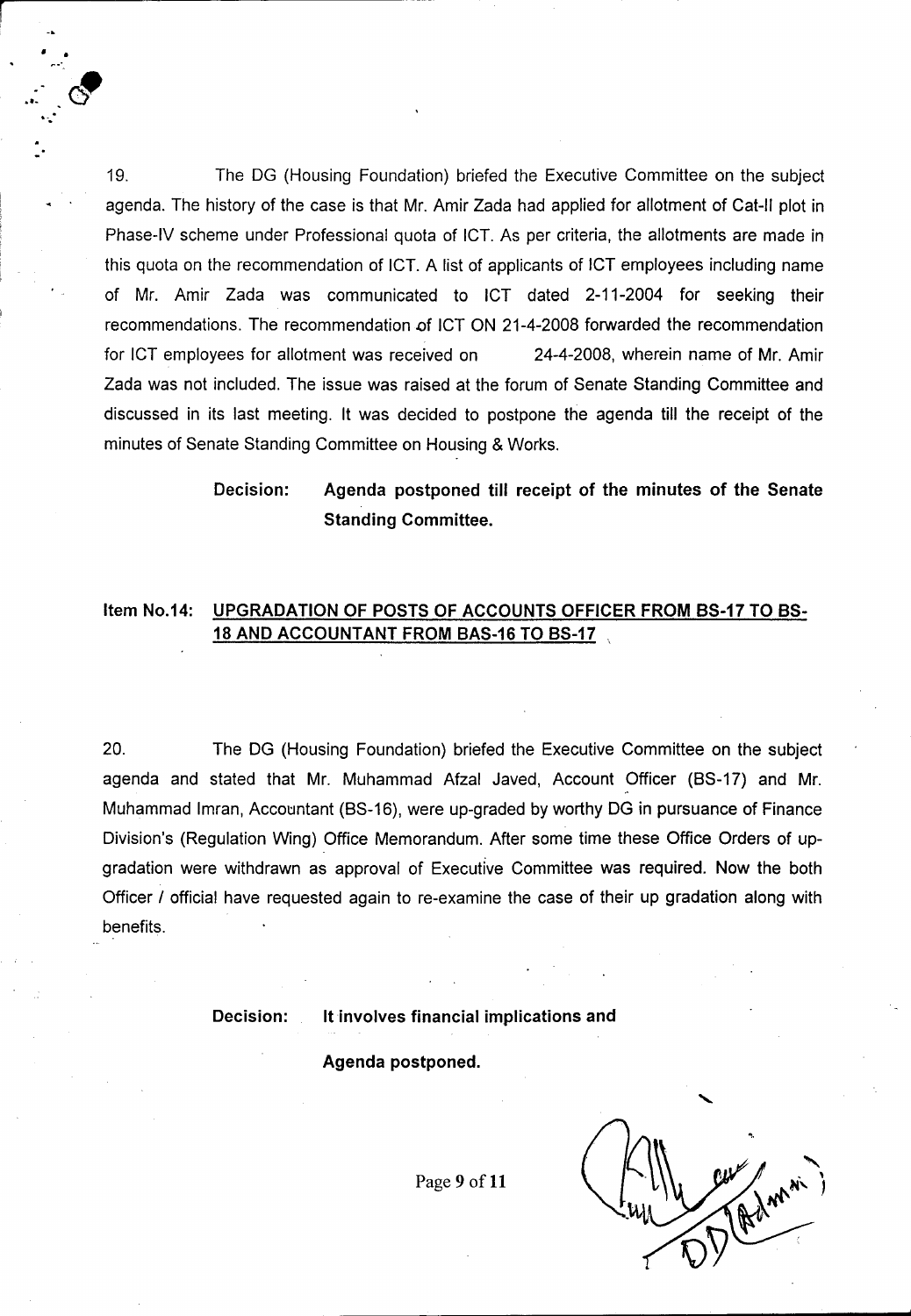## Item NO.15: FORMULATIONOF CRITERIA FOR DIRECT APPOINTMENT *I* PROMOTIONOF LAW OFFICER TO THE POST OF DEPUTY DIRECTOR (LAW)

r *rC.'*

I •

I

 $\ddot{\cdot}$  .

- '." <sup>I</sup> , . . .  $\sqrt{3}$  $\ddot{\cdot}$  .  $\ddot{\cdot}$ 

•

21. Secretary ordered that rules for all positions be made. The requirement of the Law Wing be assessed and ba clearly shown that what is the workload of the Law Wing. The working paper shalt clearly mention the requirements and placement of officers in accordance with the rules.

> Decision: "Agenda postponed with the direction that the requirements of Law Wing be assessed as per requirement separately"

### Item No.16: CANCELLATION OF CAT-I PLOTS IN SECTOR G-13 ON THE DIRECTION OF HONOURABLE SUPREME COURT OF PAKISTAN.

22. The DG Housing Foundation briefed members of the Executive Committed about cancellation of Cat-I plots in Sector G-13. The situation went from bad to worse for the Housing Foundation when the PM of Pakistan announced the PM Assistance Package in 2006 and assigned COA and the HF a testing responsibility of allotment of Cat-I plot to the Officers of Federal Government who were serving in BS-22. Resultantly the COA was. requested create some plots especially measuring 500 sq//yards for allotments under PM Assistance Package as well as to the waiting applicants in Phase-III. As a result the COA created a handful of Cat-I plots in Sector G-13 Islamabad. Later on a Writ Petition was filed by Residents Welfare Society of G-13, through its president in the Lahore High Court, Rawalpindi Bench. The said society challenged the creation of pots in G-13 claiming that the FGEHF and COA deviated from the . original plan and converted public utility areas into residential plots. Both the High Court and Supreme Court declared the creation of plots on amenity areas as illegal and restrained the Housing Foundation from creation any plots in the amenity areas. Review was filed but it was also dismissed. The liability of these allotees can be cleared by selling the commercial area on which twelve residential plots have been created. The member did not agree to it due to involvement of financial implication and proposed for postponement of the agenda.

Page io of 11

 $\mathcal{L}_\text{max}$ 

Alman